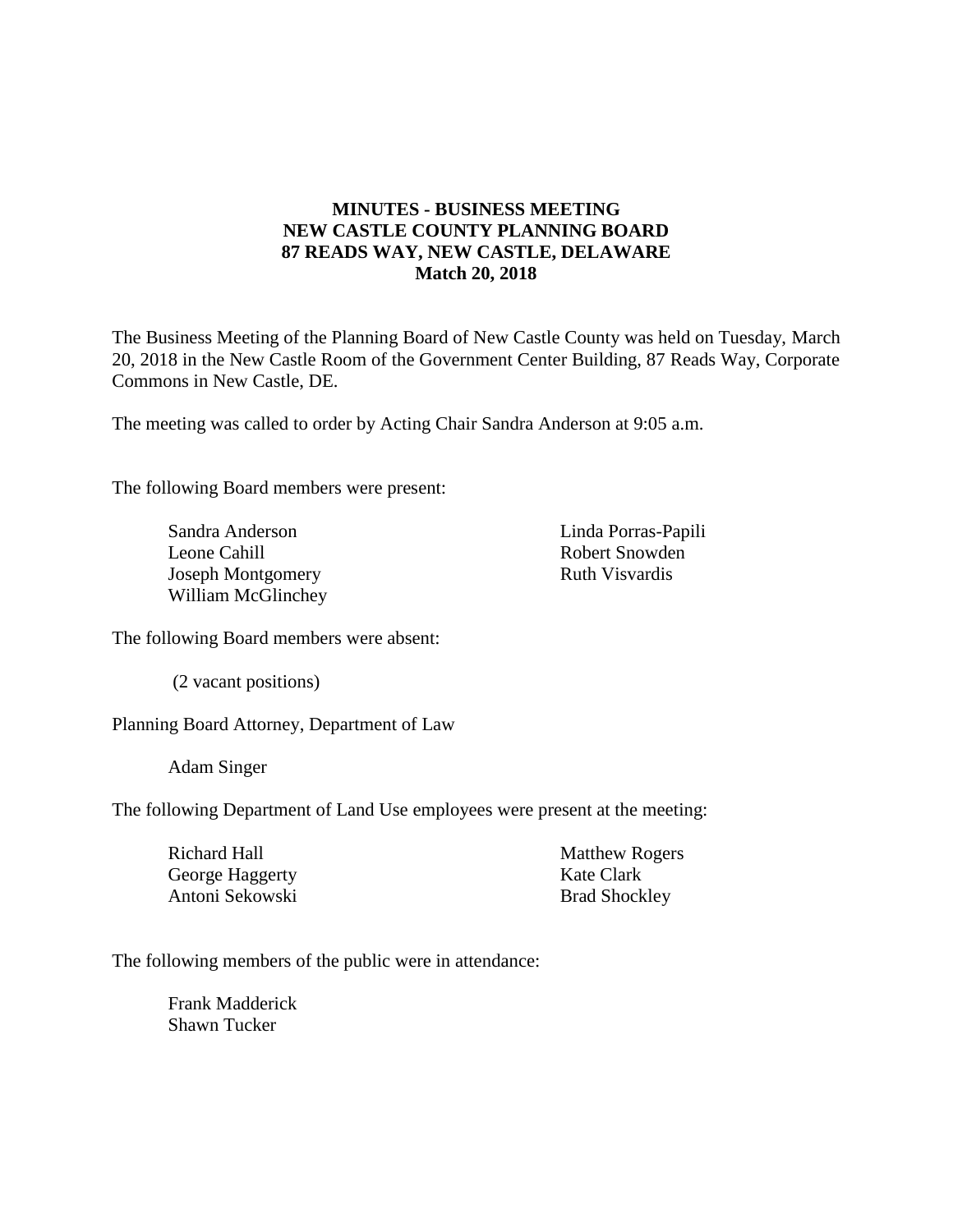### **MINUTES**

On motion by Mr. Montgomery, seconded by Ms. Visvardis, the minutes of the February20, 2018 meeting were approved as written by a vote of 7-1-0-0 (YES: Anderson, Cahill, Montgomery , Papili, McGlinchey, Visvardis; NO: none; Abstain: Snowden; ABSENT: none; VACANT POSITIONS: Two).

### **DEFERRALS**

None

### **BUSINESS -**

**App. 2017-0745-T -** To Amend Chapter 40 of the *New Castle County Code* (also known as the Unified Development Code or "UDC"), Article 3 ("Use Regulations"), Article 33 ("Definitions") regarding craft alcohol production establishments. **Ord. 17-108 is a text amendment that will create provisions related to craft alcohol production establishments.** CC Sponsor: Mr. Cartier.

The Department has considered the *Standards of Text Amendment* in Section 40.31.420 of the *New Castle County Code* and comments received from the public and other agencies. Based on this analysis, the Department recommends **APPROVAL of Ordinance 17-108.**

At its business meeting held March 20, 2018 the Planning Board considered the analysis and reasoning offered by the Department of Land Use in its recommendation. On a motion by Mr. Montgomery and seconded by Ms. Cahill, the Board voted to recommend **APPROVAL** of Ordinance 17-108. The motion was approved by a vote of 7-0-0 (Yes: *Anderson, Cahill, Montgomery, McGlinchey*; *Visvardis, Snowden, Porras-Papili*).

In a discussion preceding the vote, the following comments were offered:

Ms. Anderson asked if use standards have been drafted for food trucks. Kate Clark, Planner for the Department of Land Use stated that standards for food trucks are included in Ordinance 17-108.

**App. 2017-0730-S/Z**: South side of Garden of Eden Road, approximately 800 feet west of Route 202. Exploratory Resubdivision Plan and Rezoning Review for **Columbia Place.** The purpose of this plan is to revise a previously approved and recorded Major Land Development Plan with Rezoning (App. 2009-0201-S/Z) and to reconfirm the ST zoning approved by County Council in February 2010 by Ord. 09-090 (reconfirmed in June 2012 by Ord. 12-019). Former Section 40.31.114 of the *New Castle County Code* (which applies to former process plans) requires that all subsequent land development plans to a previously approved preliminary and rezoning plan be in strict conformity with the plan that was relied upon by County Council when it granted the rezoning. This plan proposes to revise the previous plan by altering the layout of the former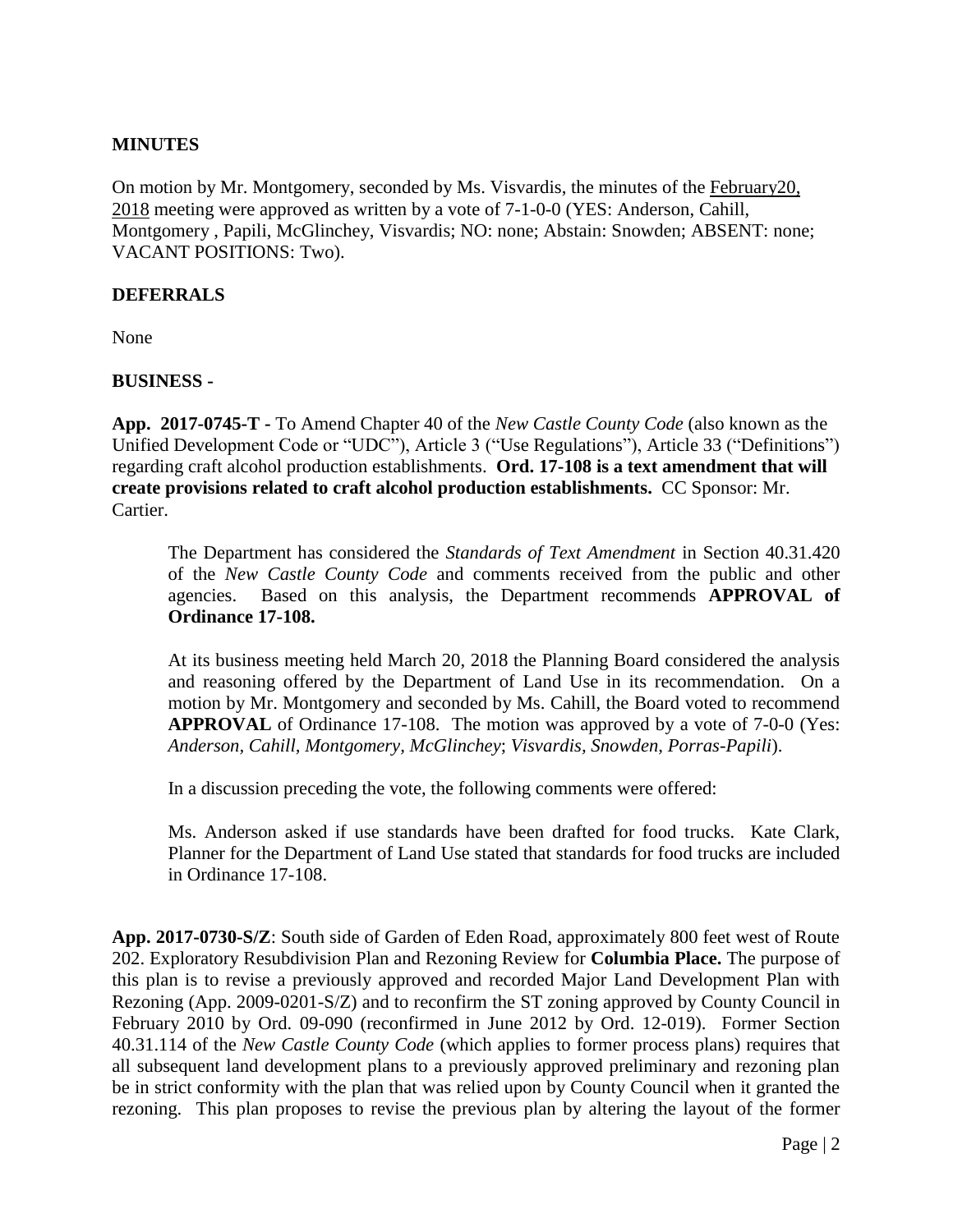development, increasing the number of condominium from 82 to 88 and decreasing the number of townhouse units from 50 to 44. **Ord. 17-116 will approve a revised exploratory plan for Columbia Place to supersede the existing record plan (20130612-0037649) and reconfirm the rezoning of 15.39 acres from S (Suburban) to ST (Suburban Transition).** CD 2.

The Department has considered the *Standards for Zoning Map amendment* in Section 40.31.410, A through E, the proposed plan, and comments received from agencies and the public. Based on this analysis the Department is of the opinion that the standards are met by this proposal.

The Department of Land Use recommends **APPROVAL** of Ordinance 17-116

On a motion by Mr. Montgomery, seconded by Mr. McGlinchey, the Board voted to recommend **CONDITIONAL APPROVAL** of Ordinance 17-116 (App. 2017-0730-S/Z) subject to the conditions made by the Department of Land Use. The motion was adopted by a vote of 5-1-1-0 (Yes: *Anderson, McGlinchey, Montgomery, Porras-Papili, Snowden, Visvardis; No: none; Abstain: Cahill; Absent: none).*

In discussion preceding the vote, the following comments were offered:

Mr. McGlinchey and Ms. Papilli asked as to whether the sidewalk along the south side of Garden of Eden Road, discussed at the public hearing was to be included with the plan. Matthew Rogers, Planner for the Department of Land Use stated that the Department had received correspondence from DelDOT, indicating that to construct the sidewalk, the applicant would need to obtain easements from private land owners. He further stated that based on this and other constraints the Department did not find it appropriate to require the sidewalk at this time. Mr. McGlinchey asked if it was included in the original design. George Haggerty, Assistant General Manager for the Department of Land Use stated that it had been included on the original record plan, however after significant discussion with DelDOT it was determined not to be an essential element of the plan. He also spoke to the need to relocate utility poles and obtain private easements in order to construct the sidewalk.

**App. 2016-0491-S/Z:** South side of Churchmans Road at terminus of Addison Drive. Exploratory Major Land Development Plan, Rezoning and PLUS Review for **Cavaliers Country Club** proposes to rezone the 146.26 acres from S and NC6.5 to ST and CR so as to consolidate the existing parcels to create 434 residential lots, 288 apartment units, maintain a 29,070 SF clubhouse and propose a 15,390 SF banquet center expansion. **Ord. 17-115 will rezone 138.68 acres from S and NC6.5 to ST (S - 136.56 acres, NC-6.5 - 2.12 acres) and from S and NC6.5 to CR (S - 7.45 acres, NC-6.5 - 0.13 acres)**. CD 1.

The Department has considered the *Standards for Zoning Map amendment* in Section 40.31.410, A through E, the proposed plan, and comments received from agencies and the public. Based on this analysis the Department is of the opinion that the standards are met by this proposal.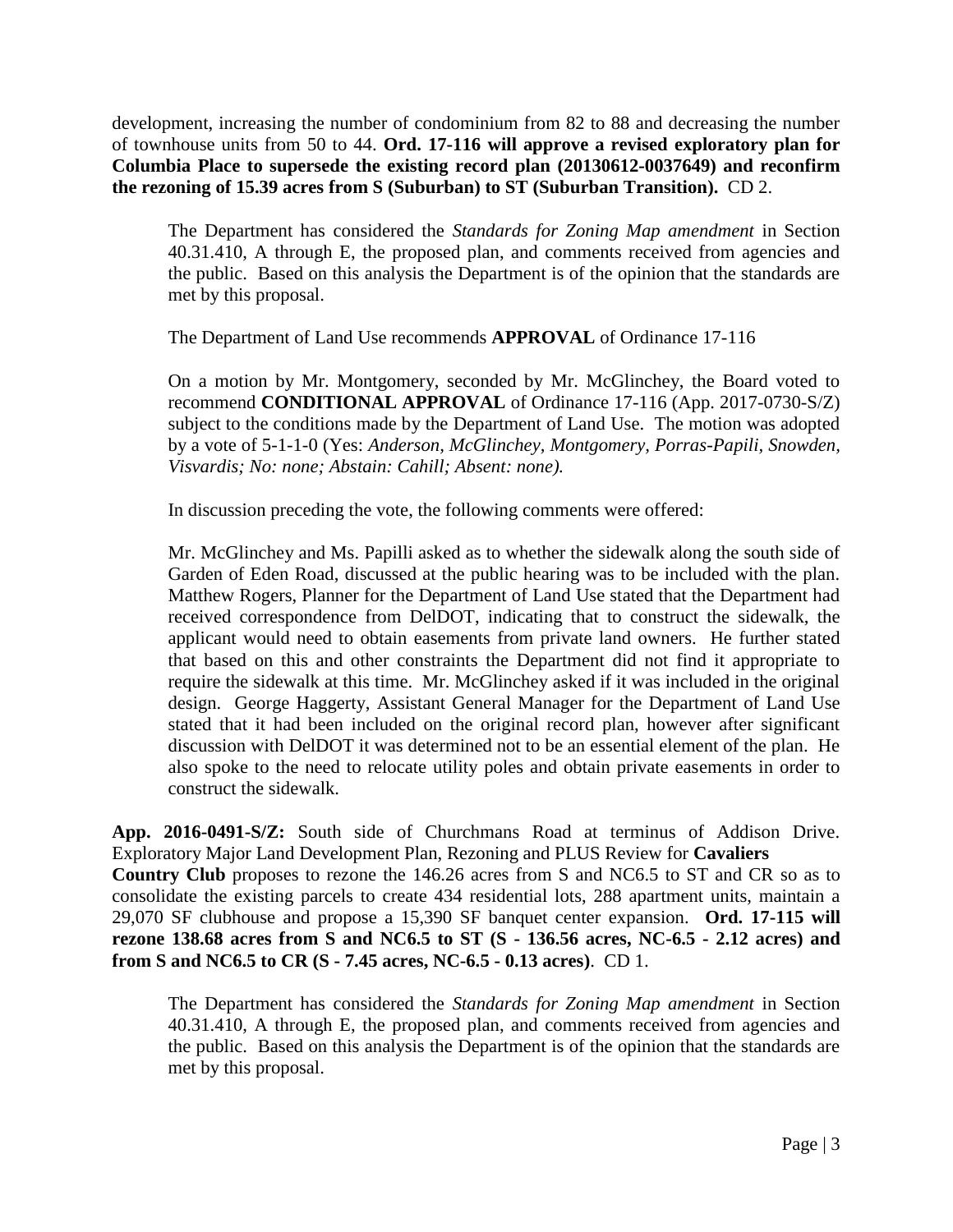The Department of Land Use recommends **CONDITIONAL APPROVAL** of Ordinance 17-115 with the following conditions be addressed and acceptable to the Department prior to the rezoning being heard by County Council:

- 1. That the applicant receive approval from DNREC and the Department of Land Use for a remediation plan to address any contamination on the site;
- 2. With the exception of the perimeter path, the plan include the required acreage of usable open space, which shall be centrally located, highly visible, exclusive of protected resources and acceptable to the Department;
- 3. That the TIS for the plan be reviewed and approved by DelDOT and the Department;
- 4. That the applicant submit a draft of the maintenance declaration documents;
- 5. A text amendment addressing structured parking is currently proceeding through the legislative process. Should the amendment not be adopted, the proposed parking structures shall be eliminated and a revised plan meeting the minimum required parking standards shall be provided;
- 6. That the plan meets the dwelling unit mix requirement for an open space planned subdivision and that the proposed housing units are found to be consistent with submitted elevations, anti-monotony standards and Guiding Principles in the UDC. Unit type and architectural design elements shall be reviewed for consistency and diversity by the Department of Land Use;
- 7. That the applicant outline an approvable method to vacate a portion of the Addison Drive right-of-way and eliminate Lot 1, so as to connect Addison Drive to the cul-de-sac identified as Road "M";
- 8. The applicant finalize (in consultation with DelDOT) the design and streetscape of the proposed connector road and subdivision streets so as to be built to the southern property line;
- 9. That the applicant request and secure approval of all requested variances from the Board of Adjustment.

At its business meeting held on January 17, 2017 the Planning Board considered the recommendation offered by the Department of Land Use.

On a motion by Mr. Montgomery, seconded by Mr. McGlinchey, the Board voted to recommend **CONDITIONAL APPROVAL** of Ordinance 17-115 (App. 2016-0491-S/Z) subject to the conditions made by the Department of Land Use. The motion was adopted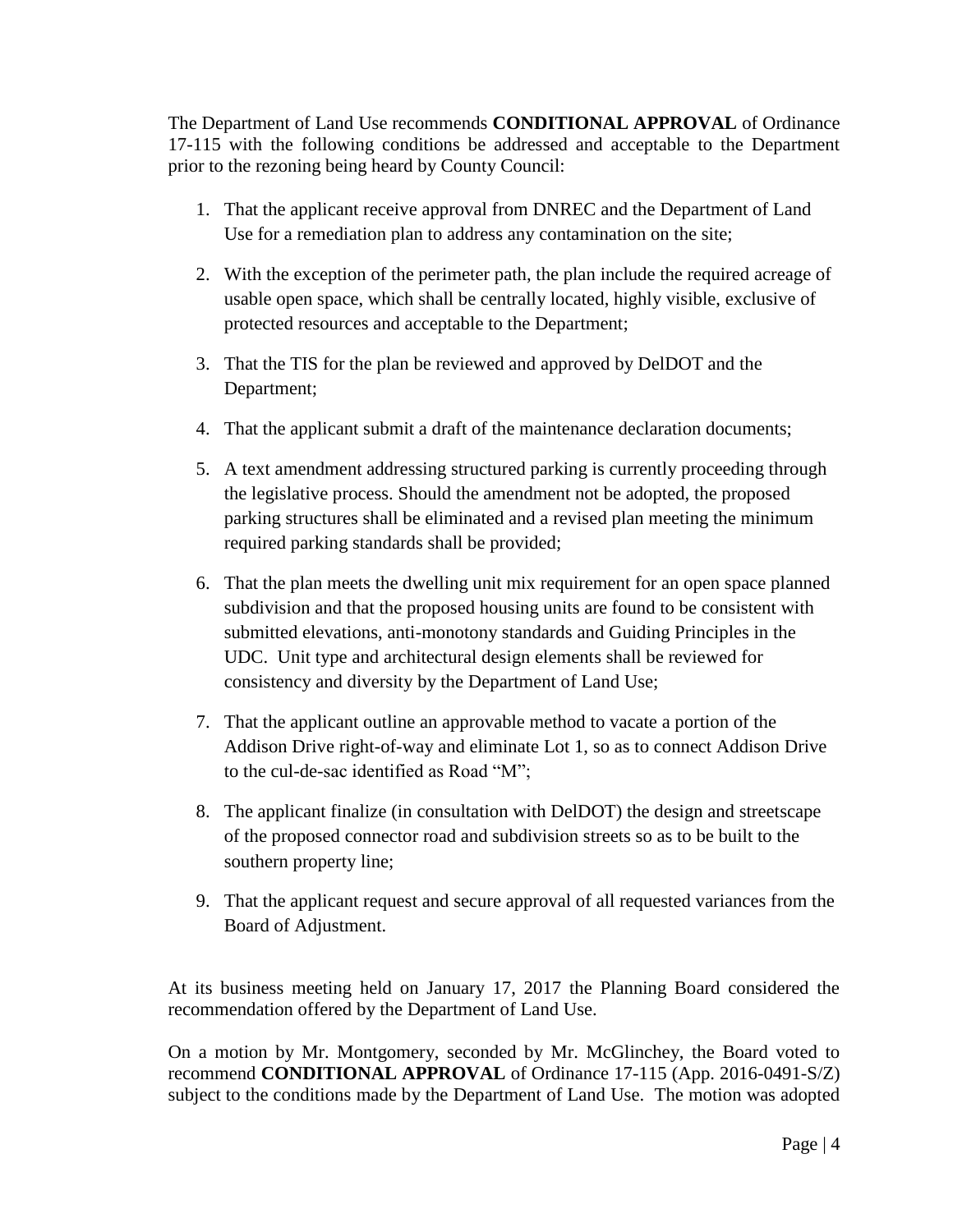by a vote of 5-1-1-0 (Yes: *Anderson, McGlinchey, Montgomery, Snowden, Visvardis; No: Porras-Papili; Abstain: Cahill; Absent: none).*

In discussion preceding the vote, the following comments were offered:

Planning Board members discussed transportation impact and proposed improvements. Ms. Papili and Ms. Visvardis spoke to the impact that the development will have on nearby intersections and asked the Department about improvements made to the Churchmans Study area as well as the timeline for construction of the connector road. Antoni Sekowski, Planning Manager for the Department of Land Use stated that DelDOT improvements made near the Cavaliers Country Club site includes the I-95 widening. George Haggerty, Assistant General Manager for the Department of Land Use addressed comments regarding the proposed connector road. He stated that the Department has received correspondence from DelDOT identifying the connector road as being part of their Capital Improvements Program (CIP) slated for construction in the next 3-5 years. Mr. Snowden, acknowledged that the connector road could be an important improvement to the area, but was not needed for the project to have an acceptable Traffic Impact Study (TIS). Mr. Haggerty agreed that the connector road is not necessary for the site to develop, and further explained how a TIS is performed. Mr. McGlinghey asked the Department to explain the rationale for stating that the boulevard has the potential to evolve into a transit corridor. Matthew Rogers, Planner for the Department of Land Use explained that with the density proposed by the development and the potential construction of the connector road the boulevard could potentially serve as a transit corridor.

The Planning Board also discussed several other topics pertaining to the project. Mr. McGlinchey asked about the repurposing of the existing clubhouse. Mr. Haggerty explained that the Department compared the proposed restaurant with banquet facilities to neighboring commercial uses and found it to be consistent with those uses. Mr. McGlinchey asked the Department to explain the fifth condition regarding parking structures. Mr. Sekowski and Mr. Rogers explained that the parking structure ordinance (Ord. 15-053) had the unintended consequences of making garages serving apartment complexes not permitted in residential zoning districts. Mr. Sekowski also explained that there is an ordinance being processed that among other things would address this. Ms. Papili and Mr. Snowden discussed the potential for other golf courses to develop into residential communities. Mr. Snowden stated that while the Cavalier Country Club is not likely to be the last golf course conversion to go through the process, it is unique in its proximity to transit. He also reiterated that about 50% of the people who work in the area live elsewhere (see the Department Recommendation). Mr. Snowden spoke to the merits of infill development as opposed to sprawl south of the canal.

### **OTHER BUSINESS**

None.